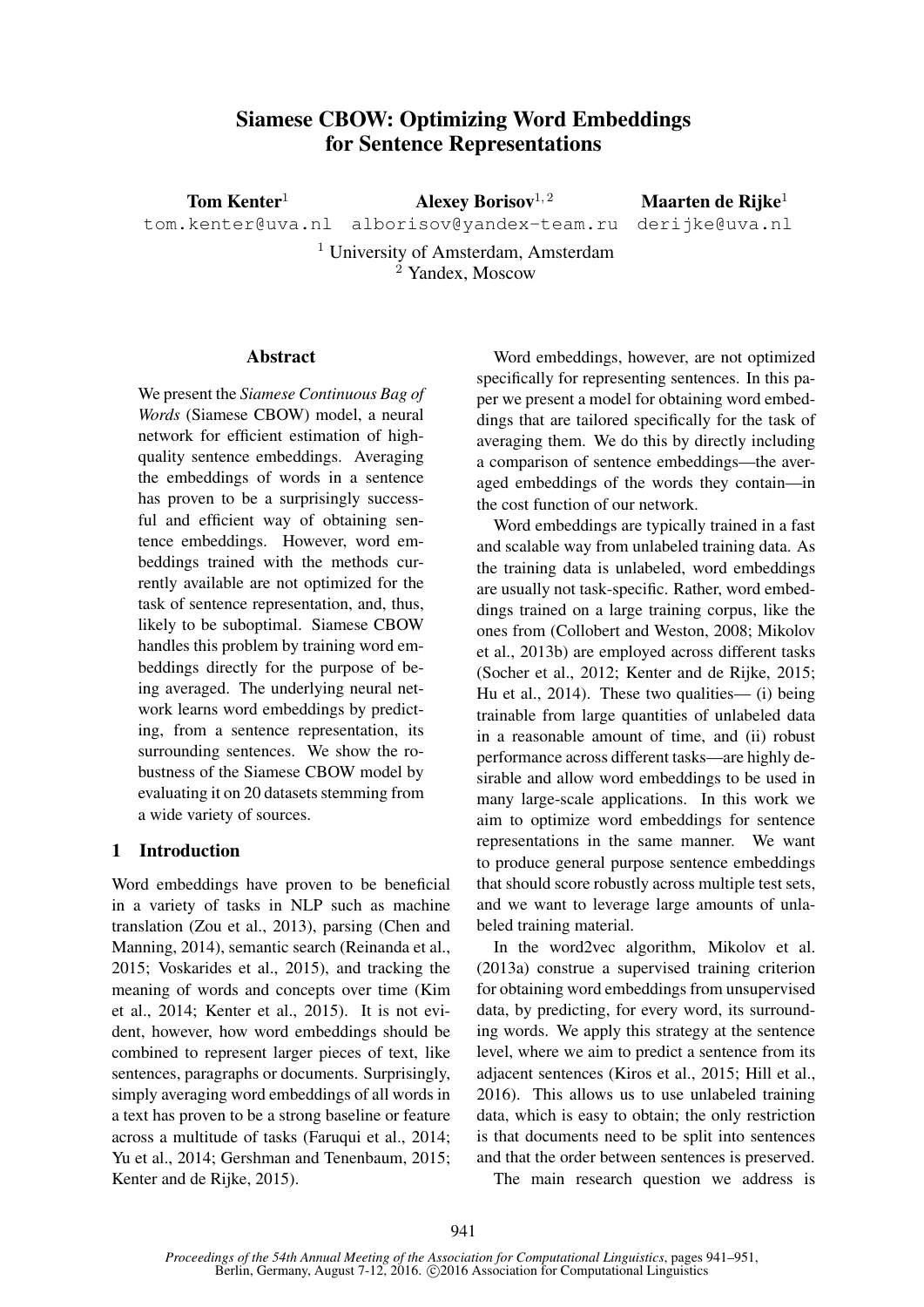whether directly optimizing word embeddings for the task of being averaged to produce sentence embeddings leads to word embeddings that are better suited for this task than word2vec does. Therefore, we test the embeddings in an unsupervised learning scenario. We use 20 evaluation sets that stem from a wide variety of sources (newswire, video descriptions, dictionary descriptions, microblog posts). Furthermore, we analyze the time complexity of our method and compare it to our baselines methods.

Summarizing, our main contributions are:

- We present Siamese CBOW, an efficient neural network architecture for obtaining high-quality word embeddings, directly optimized for sentence representations;
- We evaluate the embeddings produced by Siamese CBOW on 20 datasets, originating from a range of sources (newswire, tweets, video descriptions), and demonstrate the robustness of embeddings across different settings.

#### 2 Siamese CBOW

We present the *Siamese Continuous Bag of Words* (CBOW) model, a neural network for efficient estimation of high-quality sentence embeddings. Quality should manifest itself in embeddings of semantically close sentences being similar to one another, and embeddings of semantically different sentences being dissimilar. An efficient and surprisingly successful way of computing a sentence embedding is to average the embeddings of its constituent words. Recent work uses pre-trained word embeddings (such as word2vec and GloVe) for this task, which are not optimized for sentence representations. Following these approaches, we compute sentence embeddings by averaging word embeddings, but we optimize word embeddings directly for the purpose of being averaged.

#### 2.1 Training objective

We construct a supervised training criterion by having our network predict sentences occurring next to each other in the training data. Specifically, for a pair of sentences  $(s_i, s_j)$ , we define a probability  $p(s_i, s_j)$  that reflects how likely it is for the sentences to be adjacent to one another in the training data. We compute the probability  $p(s_i, s_j)$  using a softmax function:

$$
p_{\theta}(s_i, s_j) = \frac{e^{\cos(\mathbf{s}_i^{\theta}, \mathbf{s}_j^{\theta})}}{\sum_{s_i \in S} e^{\cos(\mathbf{s}_i^{\theta}, \mathbf{s}_i^{\theta})}},
$$
(1)

where  $s_x^{\theta}$  denotes the embedding of sentence  $s_x$ , based on the model parameters  $\theta$ . In theory, the summation in the denominator of Equation 1 should range over all possible sentences S, which is not feasible in practice. Therefore, we replace the set S with the union of the set  $S^+$  of sentences that occur next to the sentence  $s_i$  in the training data, and  $S^-$ , a set of n randomly chosen sentences that are not observed next to the sentence  $s_i$  in the training data. The loss function of the network is categorical cross-entropy:

$$
L = - \sum_{s_j \in \{S^+ \cup S^- \}} p(s_i, s_j) \cdot \log(p_\theta(s_i, s_j)),
$$

where  $p(\cdot)$  is the target probability the network should produce, and  $p_{\theta}(\cdot)$  is the prediction it estimates based on parameters  $\theta$ , using Equation 1. The target distribution simply is:

$$
p(s_i, s_j) = \begin{cases} \frac{1}{|S^+|}, & \text{if } s_j \in S^+ \\ 0, & \text{if } s_j \in S^- . \end{cases}
$$

I.e., if there are 2 positive examples (the sentences preceding and following the input sentence) and 2 negative examples, the target distribution is  $(0.5, 0.5, 0, 0).$ 

### 2.2 Network architecture

Figure 1 shows the architecture of the proposed Siamese CBOW network. The input is a projection layer that selects embeddings from a word embedding matrix  $W$  (that is shared across inputs) for a given input sentence. The word embeddings are averaged in the next layer, which yields a sentence representation with the same dimensionality as the input word embeddings (the boxes labeled  $average_i$  in Figure 1). The cosine similarities between the sentence representation for *sentence* and the other sentences are calculated in the penultimate layer and a softmax is applied in the last layer to produce the final probability distribution.

#### 2.3 Training

The weights in the word embedding matrix are the only trainable parameters in the Siamese CBOW network. They are updated using stochastic gradient descent. The initial learning rate is monotonically decreased proportionally to the number of training batches.

#### 3 Experimental Setup

To test the efficacy of our siamese network for producing sentence embeddings we use multiple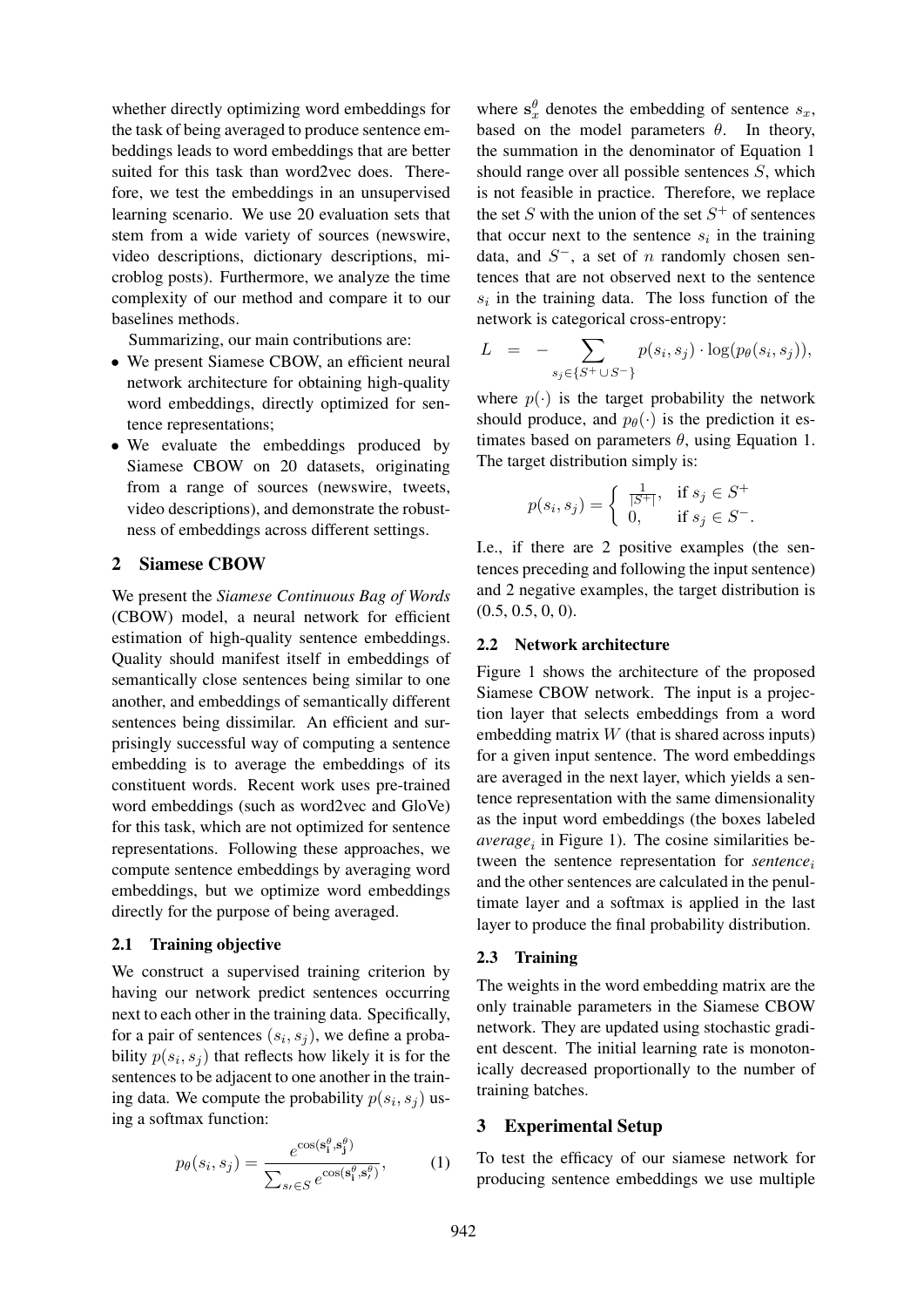

Figure 1: Siamese CBOW network architecture. (Input projection layer omitted.)

test sets. We use Siamese CBOW to learn word embeddings from an unlabeled corpus. For every sentence pair in the test sets, we compute two sentence representations by averaging the word embeddings of each sentence. Words that are missing from the vocabulary and, hence, have no word embedding, are omitted. The cosine similarity between the two sentence vectors is produced as a final semantic similarity score.

As we want a clean way to directly evaluate the embeddings on multiple sets we train our model and the models we compare with on exactly the same training data. We do not compute extra features, perform extra preprocessing steps or incorporate the embeddings in supervised training schemes. Additional steps like these are very likely to improve evaluation scores, but they would obscure our main evaluation purpose in this paper, which is to directly test the embeddings.

#### 3.1 Data

We use the Toronto Book Corpus<sup>1</sup> to train word embeddings. This corpus contains 74,004,228 already pre-processed sentences in total, which are made up of 1,057,070,918 tokens, originating from 7,087 unique books. In our experiments, we consider tokens appearing 5 times or more, which leads to a vocabulary of 315,643 words.

#### 3.2 Baselines

We employ two baselines for producing sentence embeddings in our experiments. We obtain similarity scores between sentence pairs from the baselines in the same way as the ones produced by Siamese CBOW, i.e., we calculate the cosine similarity between the sentence embeddings they produce.

Word2vec We average word embeddings trained with word2vec.<sup>2</sup> We use both architectures, Skipgram and CBOW, and apply default settings: minimum word frequency 5, word embedding size 300, context window 5, sample threshold  $10^{-5}$ , no hierarchical softmax, 5 negative examples.

Skip-thought As a second baseline we use the sentence representations produced by the skipthought architecture (Kiros et al., 2015).<sup>3</sup> Skipthought is a recently proposed method that learns sentence representations in a different way from ours, by using recurrent neural networks. This allows it to take word order into account. As it trains sentence embeddings from unlabeled data, like we do, it is a natural baseline to consider.

Both methods are trained on the Toronto Book Corpus, the same corpus used to train Siamese CBOW. We should note that as we use skipthought vectors as trained by Kiros et al. (2015), skip-thought has an advantage over both word2vec and Siamese CBOW as the vocabulary used for encoding sentences contains 930,913 words, three times the size of the vocabulary that we use.

#### 3.3 Evaluation

We use 20 SemEval datasets from the SemEval semantic textual similarity task in 2012, 2013, 2014 and 2015 (Agirre et al., 2012; Agirre et al., 2013; Agirre et al., 2014; Agirre et al., 2015), which consist of sentence pairs from a wide array of sources (e.g., newswire, tweets, video descriptions) that have been manually annotated by multiple human assessors on a 5 point scale (1: semantically unrelated, 5: semantically similar). In the ground truth, the final similarity score for every sentence pair is

<sup>&</sup>lt;sup>1</sup>The corpus can be downloaded from  $http://www.$ cs.toronto.edu/˜mbweb/; cf. (Zhu et al., 2015).

 $2$ The code is available from https://code. google.com/archive/p/word2vec/.

<sup>&</sup>lt;sup>3</sup>The code and the trained models can be downloaded from https://github.com/ryankiros/ skip-thoughts/.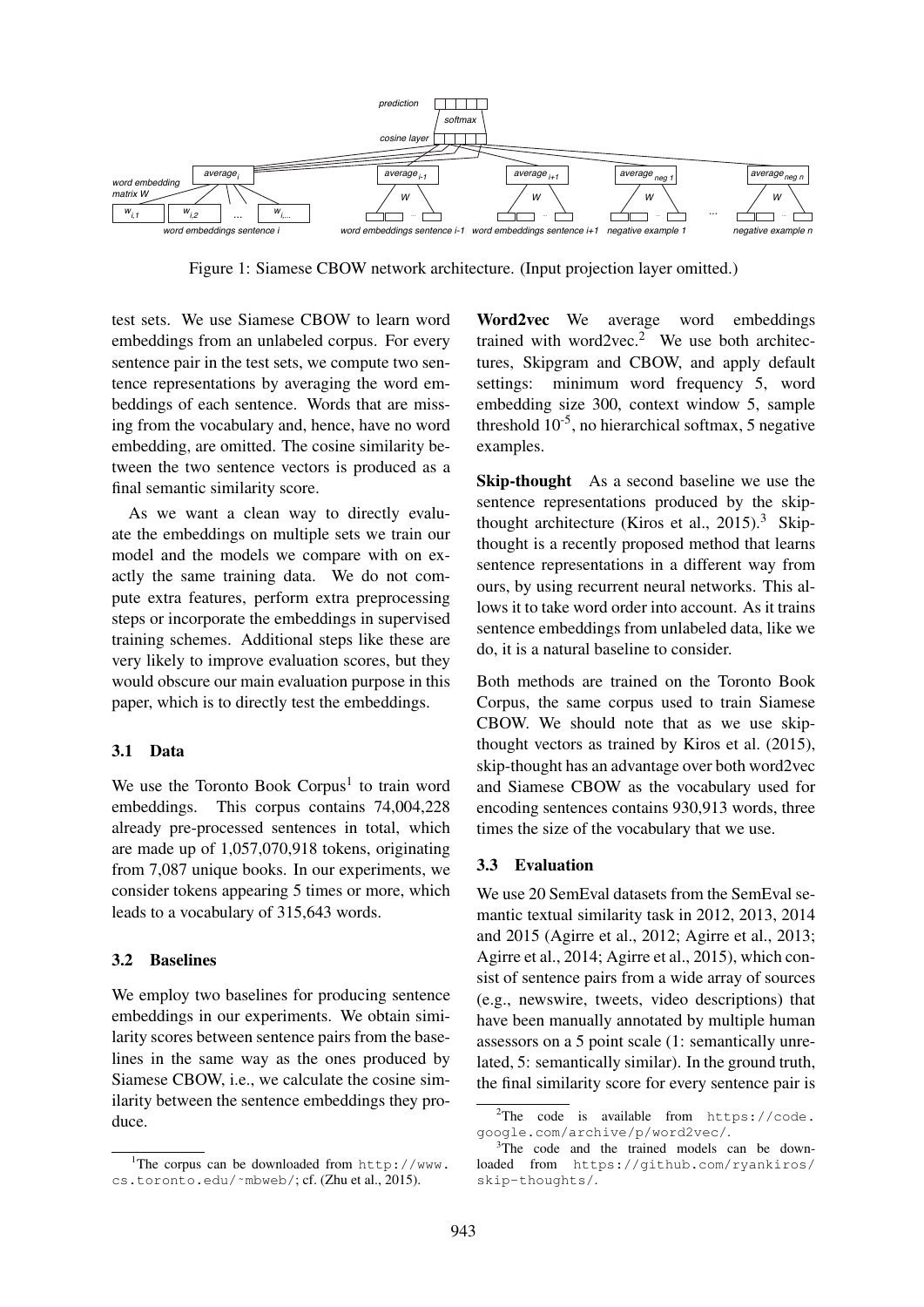| Dataset        | w2v skipgram  | w <sub>2v</sub> CBOW | skip-thought  | Siamese CBOW              |
|----------------|---------------|----------------------|---------------|---------------------------|
| 2012           |               |                      |               |                           |
| <b>MSRpar</b>  | .3740 (.3991) | .3419(.3521)         | .0560(.0843)  | $.4379^{\dagger}$ (.4311) |
| MSRvid         | .5213(.5519)  | .5099(.5450)         | .5807(.5829)  | $.4522^{\dagger}$ (.4759) |
| OnWN           | .6040(.6476)  | .6320(.6440)         | .6045(.6431)  | $.6444^{\dagger}$ (.6475) |
| SMTeuroparl    | .3071(.5238)  | .3976 (.5310)        | .4203(.4999)  | $.4503^{\dagger}$ (.5449) |
| <b>SMTnews</b> | .4487(.3617)  | .4462(.3901)         | .3911 (.3628) | $.3902^{\dagger}$ (.4153) |
| 2013           |               |                      |               |                           |
| <b>FNWN</b>    | .3480(.3401)  | .2736 (.2867)        | .3124(.3511)  | $.2322^{\dagger}$ (.2235) |
| OnWN           | .4745 (.5509) | .5165(.6008)         | .2418(.2766)  | $.4985^{\dagger}$ (.5227) |
| <b>SMT</b>     | .1838(.2843)  | .2494(.2919)         | .3378(.3498)  | $.3312^{\dagger}$ (.3356) |
| headlines      | .5935(.6044)  | .5730 (.5766)        | .3861(.3909)  | $.6534^{\dagger}$ (.6516) |
| 2014           |               |                      |               |                           |
| OnWN           | .5848 (.6676) | .6068(.6887)         | .4682(.5161)  | $.6073^{\dagger}$ (.6554) |
| deft-forum     | .3193(.3810)  | .3339(.3507)         | .3736 (.3737) | $.4082^{\dagger}$ (.4188) |
| deft-news      | .5906 (.5678) | .5737 (.5577)        | .4617(.4762)  | $.5913^{\dagger}$ (.5754) |
| headlines      | .5790 (.5544) | .5455(.5095)         | .4031(.3910)  | $.6364^{\dagger}$ (.6260) |
| images         | .5131(.5288)  | .5056(.5213)         | .4257(.4233)  | $.6497^{\dagger}$ (.6484) |
| tweet-news     | .6336(.6544)  | .6897(.6615)         | .5138(.5297)  | $.7315^{\dagger}$ (.7128) |
| 2015           |               |                      |               |                           |
| answ-forums    | .1892(.1463)  | .1767(.1294)         | .2784(.1909)  | .2181( .1469)             |
| answ-students  | .3233(.2654)  | .3344(.2742)         | .2661(.2068)  | $.3671^{\dagger}$ (.2824) |
| belief         | .2435(.2635)  | .3277 (.3280)        | .4584 (.3368) | $.4769$ $(.3184)$         |
| headlines      | .1875 (.0754) | .1806(.0765)         | .1248(.0464)  | $.2151^{\dagger}(.0846)$  |
| images         | .2454(.1611)  | .2292(.1438)         | .2100(.1220)  | $.2560^{\dagger}$ (.1467) |

Table 1: Results on SemEval datasets in terms of Pearson's r (Spearman's r). Highest scores, in terms of Pearson's r, are displayed in bold. Siamese CBOW runs statistically significantly different from the word2vec CBOW baseline runs are marked with a  $\dagger$ . See §3.3 for a discussion of the statistical test used.

the mean of the annotator judgements, and as such can be a floating point number like 2.685.

The evaluation metric used by SemEval, and hence by us, is Pearson's  $r$ . As Spearman's  $r$  is often reported as well, we do so too.

Statistical significance To see whether Siamese CBOW yields significantly different scores for the same input sentence pairs from word2vec CBOW—the method it is theoretically most similar to—we compute Wilcoxon signed-rank test statistics between all runs on all evaluation sets. Runs are considered statistically significantly different for p-values  $< 0.0001$ .

#### 3.4 Network

To comply with results reported in other research (Mikolov et al., 2013b; Kusner et al., 2015) we

fix the embedding size to 300 and only consider words appearing 5 times or more in the training corpus. We use 2 negative examples (see §4.2.2 for an analysis of different settings). The embeddings are initialized randomly, by drawing from a normal distribution with  $\mu = 0.0$  and  $\sigma = 0.01$ . The batch size is 100. The initial learning rate  $\alpha$  is 0.0001, which we obtain by observing the loss on the training data. Training consists of one epoch.

We use Theano (Theano Development Team,  $2016$ ) to implement our network.<sup>4</sup> We ran our experiments on GPUs in the DAS5 cluster (Bal et al., 2016).

<sup>&</sup>lt;sup>4</sup>The code for Siamese CBOW is available under an open-source license at https://bitbucket.org/ TomKenter/siamese-cbow.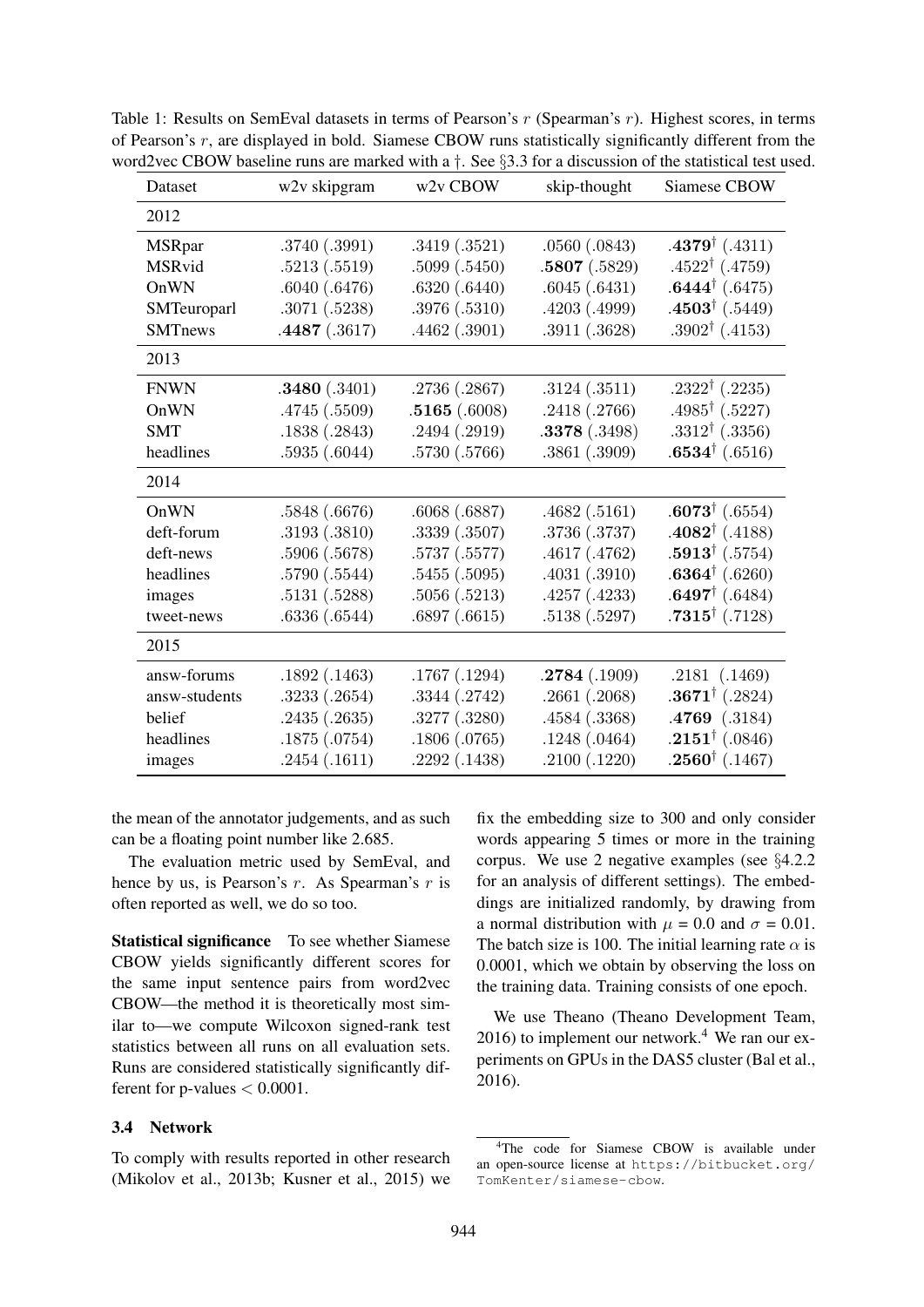#### 4 Results

In this section we present the results of our experiments, and analyze the stability of Siamese CBOW with respect to its (hyper)parameters.

#### 4.1 Main experiments

In Table 1, the results of Siamese CBOW on 20 SemEval datasets are displayed, together with the results of the baseline systems. As we can see from the table, Siamese CBOW outperforms the baselines in the majority of cases (14 out of 20). The very low scores of skip-thought on MSRpar appear to be a glitch, which we will ignore.

It is interesting to see that for the set with the highest average sentence length (2013 SMT, with 24.7 words per sentence on average) Siamese CBOW is very close to skip-thought, the best performing baseline. In terms of lexical term overlap, unsurprisingly, all methods have trouble with the sets with little overlap (2013 FNWN, 2015 answers-forums, which both have 7% lexical overlap). It is interesting to see, however, that for the next two sets (2015 belief and 2012 MSRpar, 11% and 14% overlap respectively) Siamese CBOW manages to get the best performance. The highest performance on all sets is 0.7315 Pearson's r of Siamese CBOW on the 2014 tweet-news set. This figure is not very far from the best performing SemEval run that year which has 0.792 Pearson's r. This is remarkable as Siamese CBOW is completely unsupervised, while the NTNU system which scored best on this set (Lynum et al., 2014) was optimized using multiple training sets.

In recent work, Hill et al. (2016) present Fast-Sent, a model similar to ours (see §5 for a more elaborate discussion); results are not reported for all evaluation sets we use, and hence, we compare the results of FastSent and Siamese CBOW separately, in Table 2.

FastSent and Siamese CBOW each outperform the other on half of the evaluation sets, which clearly suggests that the differences between the two methods are complementary.<sup>5</sup>

#### 4.2 Analysis

Next, we investigate the stability of Siamese CBOW with respect to its hyper-parameters. In

Table 2: Results on SemEval 2014 datasets in terms of Pearson's  $r$  (Spearman's  $r$ ). Highest scores (in Pearson's  $r$ ) are displayed in bold. Fast-Sent results are reprinted from (Hill et al., 2016) where they are reported in two-digit precision.

| Dataset    | FastSent | Siamese CBOW |
|------------|----------|--------------|
| OnWN       | .74(.70) | .6073(.6554) |
| deft-forum | .41(.36) | .4082(.4188) |
| deft-news  | .58(.59) | .5913(.5754) |
| headlines  | .57(.59) | .6364(.6260) |
| images     | .74(.78) | .6497(.6484) |
| tweet-news | .63(.66) | .7315(.7128) |

particular, we look into stability across iterations, different numbers of negative examples, and the dimensionality of the embeddings. Other parameter settings are set as reported in §3.4.

#### 4.2.1 Performance across iterations

Ideally, the optimization criterion of a learning algorithm ranges over the full domain of its loss function. As discussed in §2, our loss function only observes a sample. As such, convergence is not guaranteed. Regardless, an ideal learning system should not fluctuate in terms of performance relative to the amount of training data it observes, provided this amount is substantial: as training proceeds the performance should stabilize.

To see whether the performance of Siamese CBOW fluctuates during training we monitor it during 5 epochs; at every 10,000,000 examples, and at the end of every epoch. Figure 2 displays the results for all 20 datasets. We observe that on the majority of datasets the performance shows very little variation. There are three exceptions. The performance on the 2014 deft-news dataset steadily decreases while the performance on 2013 OnWN steadily increases, though both seem to stabilize at the end of epoch 5. The most notable exception, however, is 2012 MSRvid, where the score, after an initial increase, drops consistently. This effect might be explained by the fact that this evaluation set primarily consists of very short sentences—it has the lowest average sentence length of all set: 6.63 with a standard deviation of 1.812. Therefore, a 300-dimensional representation appears too large for this dataset; this hypothesis is supported by the fact that 200 dimensional embeddings work slightly better for this dataset (see Figure 4).

 $5$ The comparison is to be interpreted with caution as it is not evident what vocabulary was used for the experiments in (Hill et al., 2016); hence, the differences observed here might simply be due to differences in vocabulary coverage.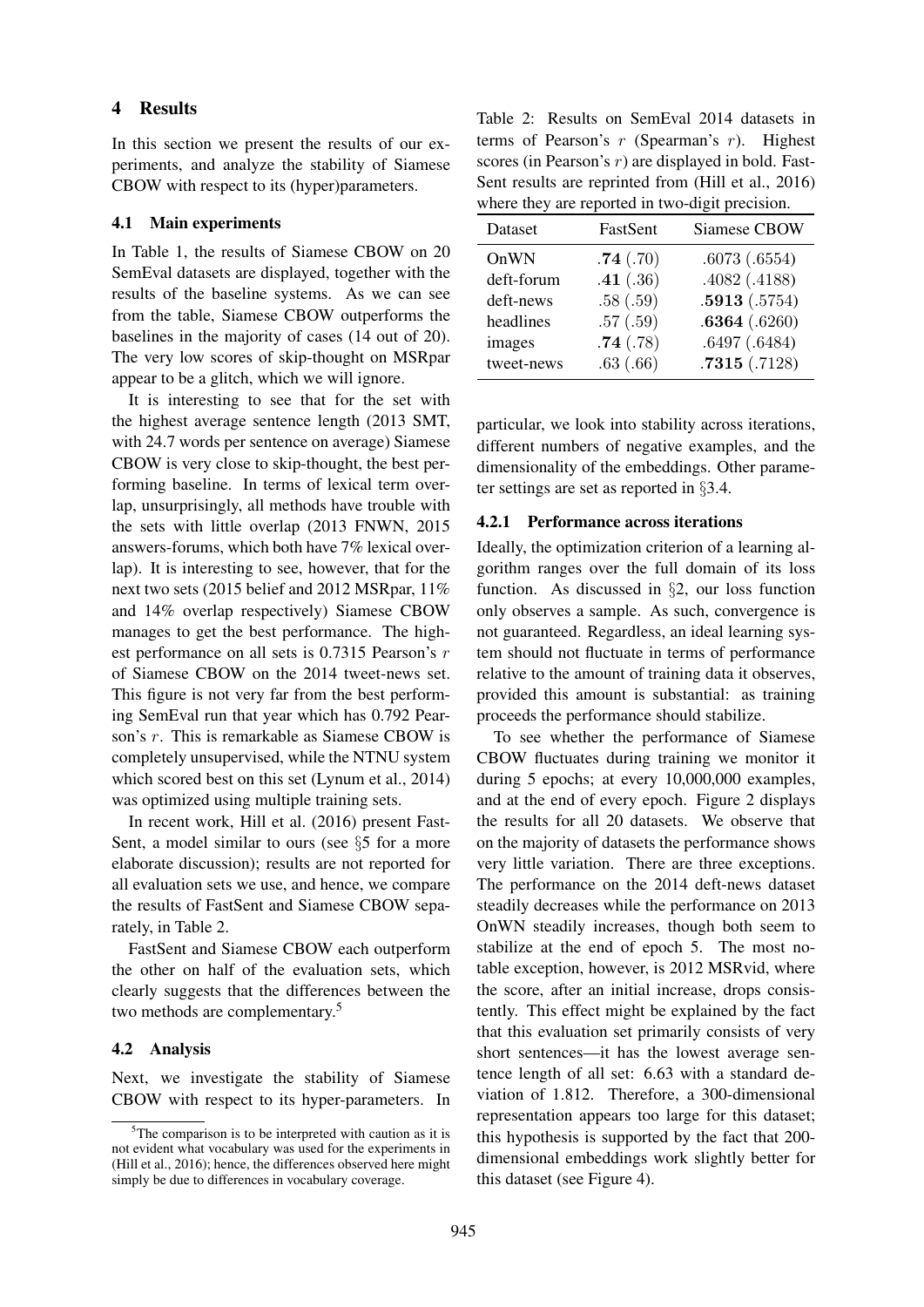

Figure 2: Performance of Siamese CBOW across 5 iterations.

#### 4.2.2 Number of negative examples

In Figure 3, the results of Siamese CBOW in terms of Pearson's  $r$  are plotted for different numbers of negative examples. We observe that on most sets, the number of negative examples has limited effect on the performance of Siamese CBOW. Choosing a higher number, like 10, occasionally leads to slightly better performance, e.g., on the 2013 FNWN set. However, a small number like 1 or 2 typically suffices, and is sometimes markedly better, e.g., in the case of the 2015 belief set. As



Figure 3: Performance of Siamese CBOW with different numbers of negative examples.

a high number of negative examples comes at a substantial computational cost, we conclude from the findings presented here that, although Siamese CBOW is robust against different settings of this parameter, setting the number of negative examples to 1 or 2 should be the default choice.

#### 4.2.3 Number of dimensions

Figure 4 plots the results of Siamese CBOW for different numbers of vector dimensions. We observe from the figure that for some sets (most notably 2014 deft-forum, 2015 answ-forums and 2015 belief) increasing the number of embedding dimensions consistently yields higher performance. A dimensionality that is too low (50 or



Figure 4: Performance of Siamese CBOW across number of embedding dimensions.

100) invariably leads to inferior results. As, similar to a higher number of negative examples, a higher embedding dimension leads to higher computational costs, we conclude from these findings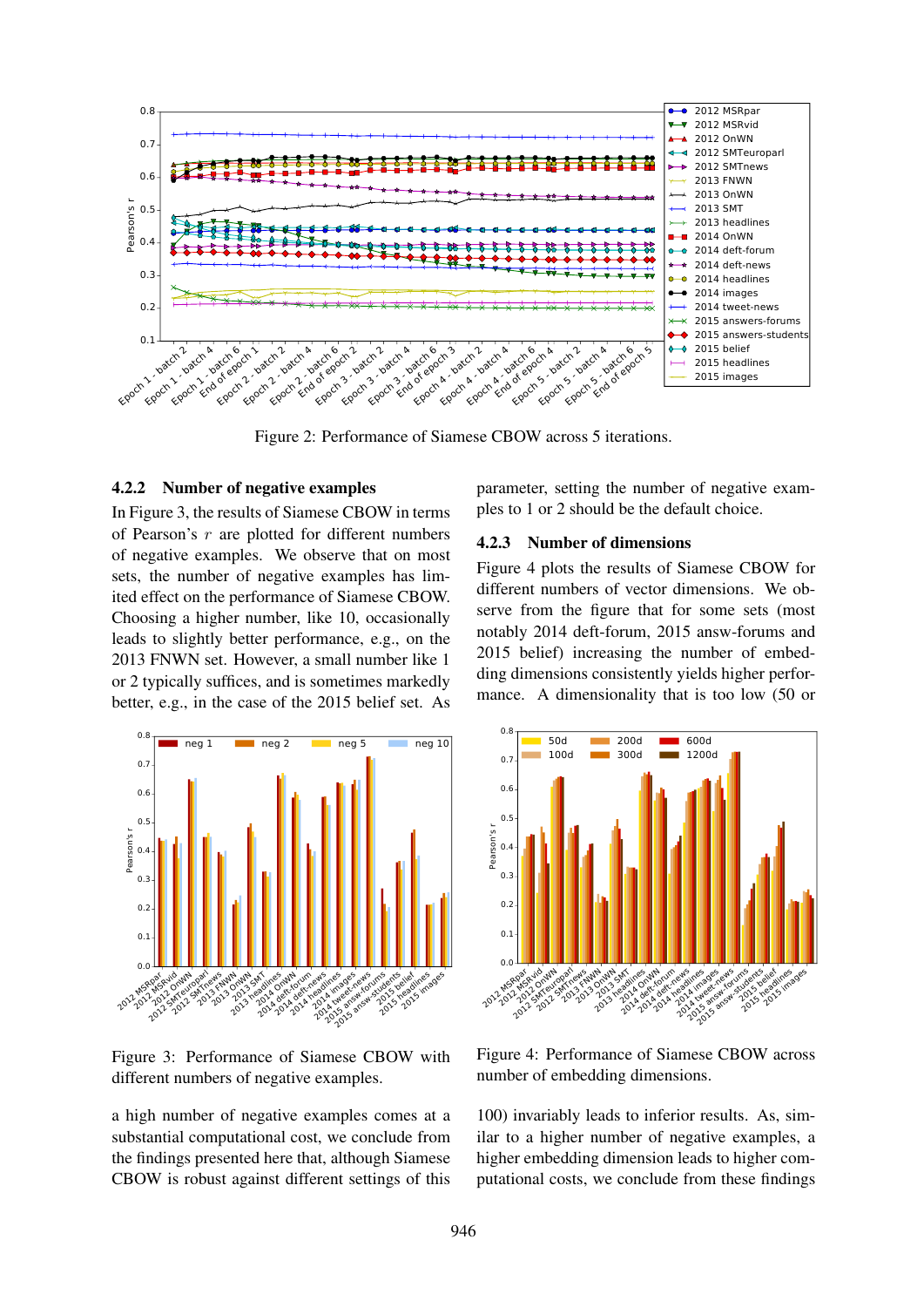that a moderate number of dimensions (200 or 300) is to be preferred.

#### 4.3 Time complexity

For learning systems, time complexity comes into play in the training phase and in the prediction phase. For an end system employing sentence embeddings, the complexity at prediction time is the most crucial factor, which is why we omit an analysis of training complexity. We focus on comparing the time complexity for generating sentence embeddings for Siamese CBOW, and compare it to the baselines we use.

The complexity of all algorithms we consider is  $\mathcal{O}(n)$ , i.e., linear in the number of input terms. As in practice the number of arithmetic operations is the critical factor in determining computing time, we will now focus on these.

Both word2vec and the Siamese CBOW compute embeddings of a text  $T = t_1, \ldots, t_{|T|}$  by averaging the term embeddings. This requires  $|T|-1$ vector additions, and 1 multiplication by a scalar value (namely,  $1/|T|$ ). The skip-thought model is a recurrent neural network with GRU cells, which computes a set of equations for every term  $t$  in  $T$ , which we reprint for reference (Kiros et al., 2015):

$$
\begin{array}{rcl}\n\mathbf{r}^t & = & \sigma(\mathbf{W}_r \mathbf{x}^t + \mathbf{U}_r \mathbf{h}^{t-1}) \\
\mathbf{z}^t & = & \sigma(\mathbf{W}_z \mathbf{x}^t + \mathbf{U}_z \mathbf{h}^{t-1}) \\
\overline{\mathbf{h}}^t & = & \tanh(\mathbf{W} \mathbf{x}^t + \mathbf{U} (\mathbf{r}^t \odot \mathbf{h}^{t-1})) \\
\mathbf{h}^t & = & (1 - \mathbf{z}^t) \odot \mathbf{h}^{t-1} + \mathbf{z}^t \odot \overline{\mathbf{h}}^t\n\end{array}
$$

As we can see from the formulas, there are  $5|T|$ vector additions  $(+/-)$ ,  $4|T|$  element-wise multiplications by a vector,  $3|T|$  element-wise operations and  $6|T|$  matrix multiplications, of which the latter, the matrix multiplications, are most expensive.

This considerable difference in numbers of arithmetic operations is also observed in practice. We run tests on a single CPU, using identical code for extracting sentences from the evaluation sets,

Table 3: Time spent per method on all 20 SemEval datasets, 17,608 sentence pairs, and the average time spent on a single sentence pair (time in seconds unless indicated otherwise).

|                       | 20 sets  | 1 pair |
|-----------------------|----------|--------|
| Siamese CBOW (300d)   | 77       | 0.0004 |
| word $2$ vec $(300d)$ | 70       | 0.0004 |
| skip-thought (1200d)  | 98,804.0 | 5.6    |

for every method. The sentence pairs are presented one by one to the models. We disregard the time it takes to load models. Speedups might of course be gained for all methods by presenting the sentences in batches to the models, by computing sentence representations in parallel and by running code on a GPU. However, as we are interested in the differences between the systems, we run the most simple and straightforward scenario. Table 3 lists the number of seconds each method takes to generate and compare sentence embeddings for an input sentence pair. The difference between word2vec and Siamese CBOW is because of a different implementation of word lookup.

We conclude from the observations presented here, together with the results in §4.1, that in a setting where speed at prediction time is pivotal, simple averaging methods like word2vec or Siamese CBOW are to be preferred over more involved methods like skip-thought.

### 4.4 Qualitative analysis

As Siamese CBOW directly averages word embeddings for sentences, we expect it to learn that words with little semantic impact have a low vector norm. Indeed, we find that the 10 words with lowest vector norm are *to*, *of*, *and*, *the*, *a*, *in*, *that*, *with*, *on*, and *as*. At the other side of the spectrum we find many personal pronouns: *had*, *they*, *we*, *me*, *my*, *he*, *her*, *you*, *she*, *I*, which is natural given that the corpus on which we train consists of fiction, which typically contains dialogues.

It is interesting to see what the differences in related words are between Siamese CBOW and word2vec when trained on the same corpus. For example, for a cosine similarity  $> 0.6$ , the words related to *her* in word2vec space are *she*, *his*, *my* and *hers*. For Siamese CBOW, the only closely related word is *she*. Similarly, for the word *me*, word2vec finds *him* as most closely related word, while Siamese CBOW comes up with *I* and *my*. It seems from these few examples that Siamese CBOW learns to be very strict in choosing which words to relate to each other.

From the results presented in this section we conclude that optimizing word embeddings for the task of being averaged across sentences with Siamese CBOW leads to embeddings that are effective in a large variety of settings. Furthermore, Siamese CBOW is robust to different parameter settings and its performance is stable across itera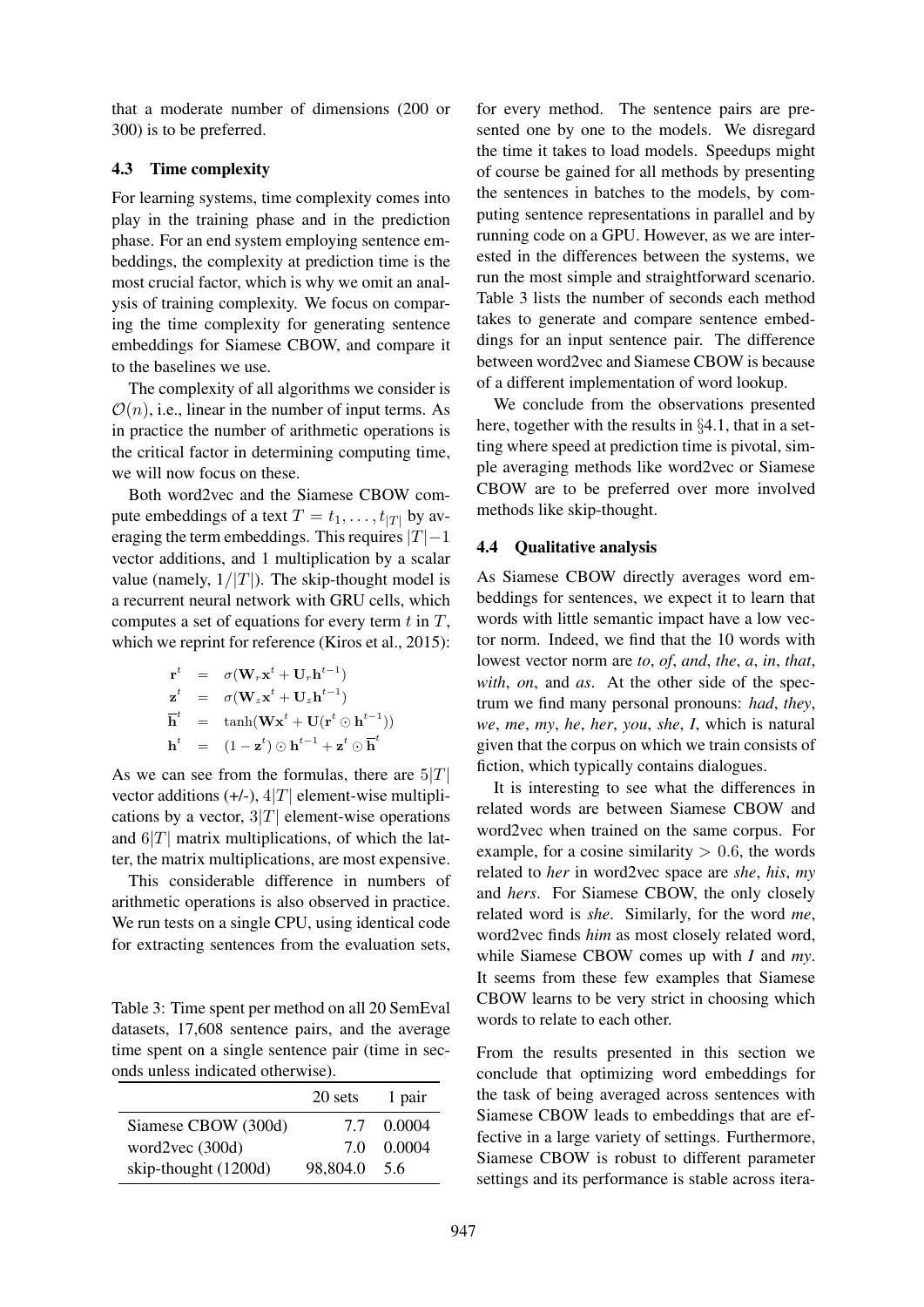tions. Lastly, we show that Siamese CBOW is fast and efficient in computing sentence embeddings at prediction time.

## 5 Related Work

A distinction can be made between supervised approaches for obtaining representations of short texts, where a model is optimised for a specific scenario, given a labeled training set, and unsupervised methods, trained on unlabeled data, that aim to capture short text semantics that are robust across tasks. In the first setting, word vectors are typically used as features or network initialisations (Kenter and de Rijke, 2015; Hu et al., 2014; Severyn and Moschitti, 2015; Yin and Schütze, 2015). Our work can be classified in the latter category of unsupervised approaches.

Many models related to the one we present here are used in a multilingual setting (Hermann and Blunsom, 2014b; Hermann and Blunsom, 2014a; Lauly et al., 2014). The key difference between this work and ours is that in a multilingual setting the goal is to predict, from a distributed representation of an input sentence, the same sentence in a different language, whereas our goals is to predict surrounding sentences.

Wieting et al. (2016) apply a model similar to ours in a related but different setting where explicit semantic knowledge is leveraged. As in our setting, word embeddings are trained by averaging them. However, unlike in our proposal, a margin-based loss function is used, which involves a parameter that has to be tuned. Furthermore, to select negative examples, at every training step, a computationally expensive comparison is made between all sentences in the training batch. The most crucial difference is that a large set of phrase pairs explicitly marked for semantic similarity has to be available as training material. Obtaining such high-quality training material is non-trivial, expensive and limits an approach to settings for which such material is available. In our work, we leverage unlabeled training data, of which there is a virtually unlimited amount.

As detailed in §2, our network predicts a sentence from its neighbouring sentences. The notion of learning from context sentences is also applied in (Kiros et al., 2015), where a recurrent neural network is employed. Our way of averaging the vectors of words contained in a sentence is more similar to the CBOW architecture

of word2vec (Mikolov et al., 2013a), in which all context word vectors are aggregated to predict the one omitted word. A crucial difference between our approach and the word2vec CBOW approach is that we compare sentence representations directly, rather than comparing a (partial) sentence representation to a word representation. Given the correspondence between word2vec's CBOW model and ours, we included it as a baseline in our experiments in §3. As the skip-gram architecture has proven to be a strong baseline too in many settings, we include it too.

Yih et al. (2011) also propose a siamese architecture. Short texts are represented by tf-idf vectors and a linear combination of input weights is learnt by a two-layer fully connected network, which is used to represent the input text. The cosine similarity between pairs of representations is computed, but unlike our proposal, the differences between similarities of a positive and negative sentence pair are combined in a logistic loss function.

Finally, independently from our work, Hill et al. (2016) also present a log-linear model. Rather than comparing sentence representations to each other, as we propose, words in one sentence are compared to the representation of another sentence. As both input and output vectors are learnt, while we tie the parameters across the entire model, Hill et al. (2016)'s model has twice as many parameters as ours. Most importantly, however, the cost function used in (Hill et al., 2016) is crucially different from ours. As words in surrounding sentences are being compared to a sentence representation, the final layer of their network produces a softmax over the entire vocabulary. This is fundamentally different from the final softmax over cosines between sentence representations that we propose. Furthermore, the softmax over the vocabulary is, obviously, of vocabulary size, and hence grows when bigger vocabularies are used, causing additional computational cost. In our case, the size of the softmax is the number of positive plus negative examples (see §2.1). When the vocabulary grows, this size is unaffected.

## 6 Conclusion

We have presented Siamese CBOW, a neural network architecture that efficiently learns word embeddings optimized for producing sentence representations. The model is trained using only unla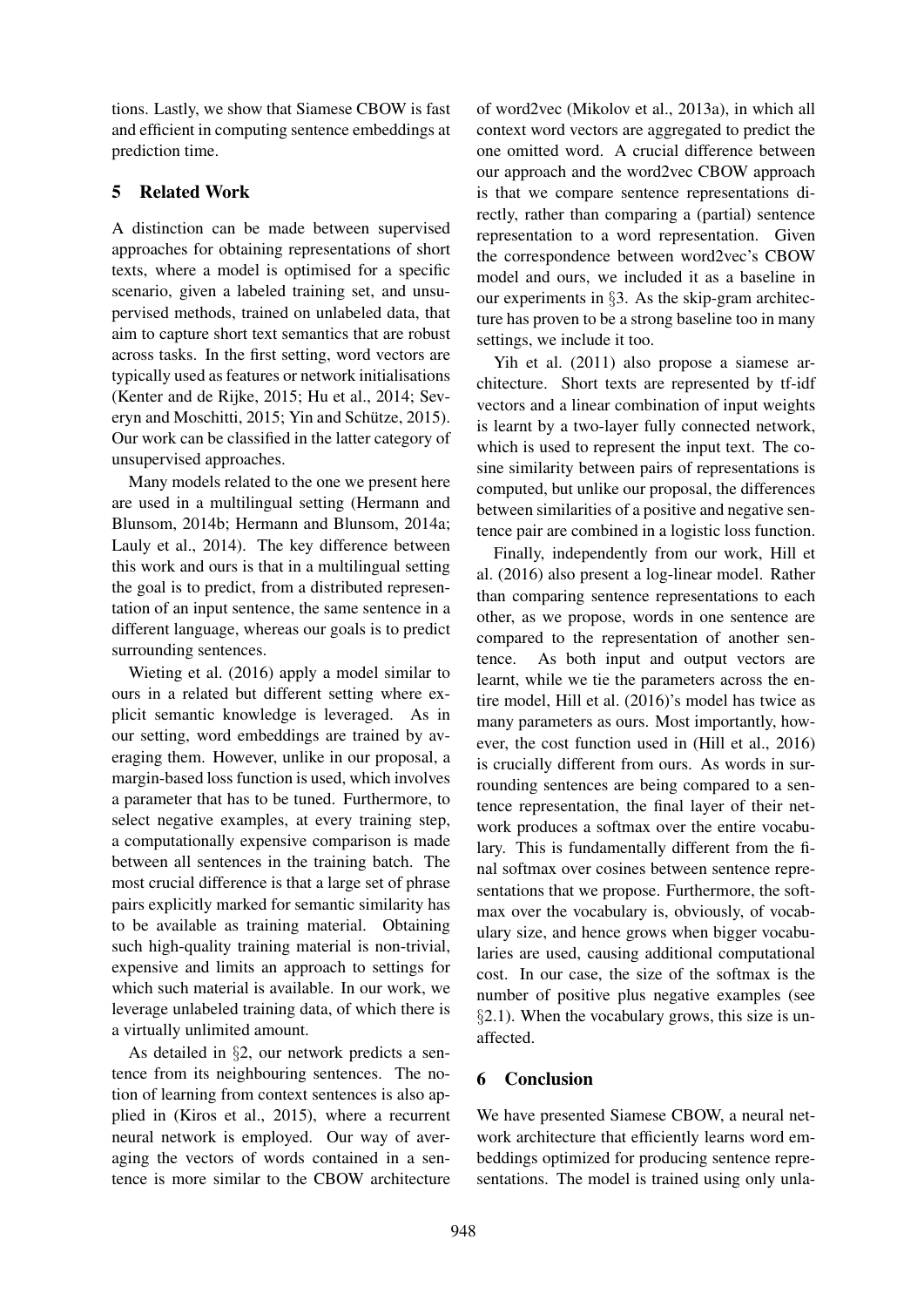beled text data. It predicts, from an input sentence representation, the preceding and following sentence.

We evaluated the model on 20 test sets and show that in a majority of cases, 14 out of 20, Siamese CBOW outperforms a word2vec baseline and a baseline based on the recently proposed skip-thought architecture. As further analysis on various choices of parameters show that the method is stable across settings, we conclude that Siamese CBOW provides a robust way of generating high-quality sentence representations.

Word and sentence embeddings are ubiquitous and many different ways of using them in supervised tasks have been proposed. It is beyond the scope of this paper to provide a comprehensive analysis of all supervised methods using word or sentence embeddings and the effect Siamese CBOW would have on them. However, it would be interesting to see how Siamese CBOW embeddings would affect results in supervised tasks.

Lastly, although we evaluated Siamese CBOW on sentence pairs, there is no theoretical limitation restricting it to sentences. It would be interesting to see how embeddings for larger pieces of texts, such as documents, would perform in document clustering or filtering tasks.

## Acknowledgments

The authors wish to express their gratitude for the valuable advice and relevant pointers of the anonymous reviewers. Many thanks to Christophe Van Gysel for implementation-related help. This research was supported by Ahold, Amsterdam Data Science, the Bloomberg Research Grant program, the Dutch national program COMMIT, Elsevier, the European Community's Seventh Framework Programme (FP7/2007-2013) under grant agreement nr 312827 (VOX-Pol), the ESF Research Network Program ELIAS, the Royal Dutch Academy of Sciences (KNAW) under the Elite Network Shifts project, the Microsoft Research Ph.D. program, the Netherlands eScience Center under project number 027.012.105, the Netherlands Institute for Sound and Vision, the Netherlands Organisation for Scientific Research (NWO) under project nrs 727.011.005, 612.001.116, HOR-11-10, 640.006.013, 612.066.930, CI-14- 25, SH-322-15, 652.002.001, 612.001.551, the Yahoo Faculty Research and Engagement Program, and Yandex. All content represents the opinion of the authors, which is not necessarily shared or endorsed by their respective employers and/or sponsors.

## References

- Eneko Agirre, Mona Diab, Daniel Cer, and Aitor Gonzalez-Agirre. 2012. Semeval-2012 task 6: A pilot on semantic textual similarity. In *Proceedings of the First Joint Conference on Lexical and Computational Semantics-Volume 1: Proceedings of the main conference and the shared task, and Volume 2: Proceedings of the Sixth International Workshop on Semantic Evaluation (SemEval 2012)*, pages 385–393.
- Eneko Agirre, Daniel Cer, Mona Diab, Aitor Gonzalez-Agirre, and Weiwei Guo. 2013. sem 2013 shared task: Semantic textual similarity, including a pilot on typed-similarity. In *Second Joint Conference on Lexical and Computational Semantics (\*SEM), Volume 1: Proceedings of the Main Conference and the Shared Task (\*SEM 2013)*, pages 32–43.
- Eneko Agirre, Carmen Banea, Claire Cardie, Daniel Cer, Mona Diab, Aitor Gonzalez-Agirre, Weiwei Guo, Rada Mihalcea, German Rigau, and Janyce Wiebe. 2014. Semeval-2014 task 10: Multilingual semantic textual similarity. In *Proceedings of the 8th International Workshop on Semantic Evaluation (SemEval 2014)*, pages 81–91.
- Eneko Agirre, Carmen Banea, Claire Cardie, Daniel Cer, Mona Diab, Aitor Gonzalez-Agirre, Weiwei Guo, I Nigo Lopez-Gazpio, Montse Maritxalar, Rada Mihalcea, German Rigau, Larraitz Uria, and Janyce Wiebe. 2015. Semeval-2015 task 2: Semantic textual similarity, english, spanish and pilot on interpretability. In *Proceedings of the 9th International Workshop on Semantic Evaluation (SemEval 2015)*, pages 252–263.
- Henri Bal, Dick Epema, Cees de Laat, Rob van Nieuwpoort, John Romein, Frank Seinstra, Cees Snoek, and Harry Wijshoff. 2016. A medium-scale distributed system for computer science research: Infrastructure for the long term. *Computer*, 49(5):54– 63.
- Danqi Chen and Christopher D Manning. 2014. A fast and accurate dependency parser using neural networks. In *Proceedings of the Conference on Empirical Methods in Natural Language Processing (EMNLP 2014)*, pages 740–750.
- Ronan Collobert and Jason Weston. 2008. A unified architecture for natural language processing: Deep neural networks with multitask learning. In *Proceedings of the 25th international conference on Machine learning (ICML 2008)*, pages 160–167.
- Manaal Faruqui, Jesse Dodge, Sujay K Jauhar, Chris Dyer, Eduard Hovy, and Noah A. Smith. 2014. Retrofitting word vectors to semantic lexicons. In *Proceedings of the North American Chapter of the*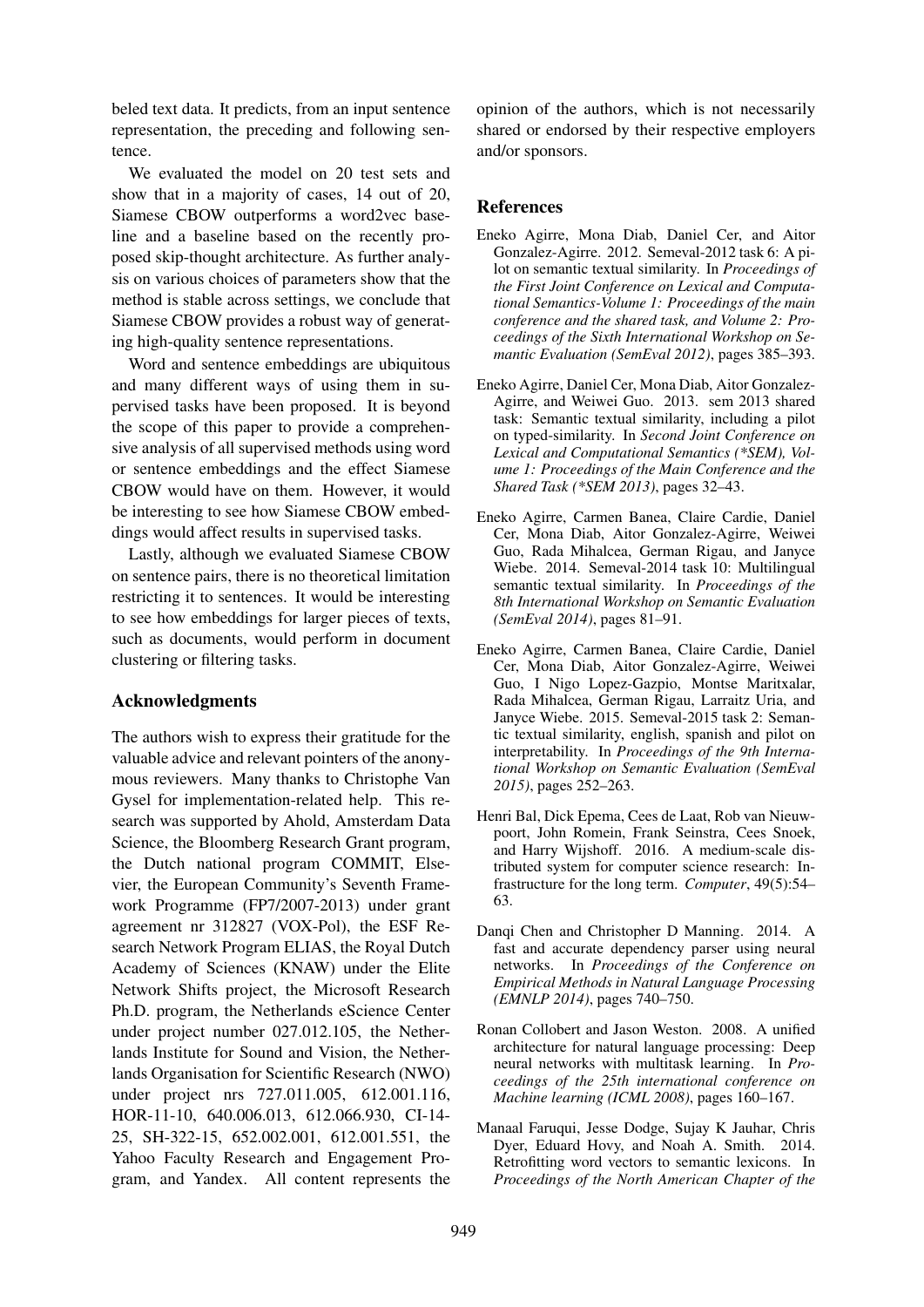*Association for Computational Linguistics (NAACL 2014)*.

- Samuel J. Gershman and Joshua B. Tenenbaum. 2015. Phrase similarity in humans and machines. In *Proceedings of the 37th Annual Conference of the Cognitive Science Society*, pages 776–781.
- Karl Moritz Hermann and Phil Blunsom. 2014a. Multilingual distributed representations without word alignment. In *Proceedings of the International Conference on Learning Representations (ICLR 2014)*.
- Karl Moritz Hermann and Phil Blunsom. 2014b. Multilingual models for compositional distributed semantics. In *Proceeedings of the 52nd Annual Meeting of the Association for Computational Linguistics (ACL 2014)*, pages 58–68.
- Felix Hill, Kyunghyun Cho, and Anna Korhonen. 2016. Learning distributed representations of sentences from unlabelled data. In *Proceedings of the North American Chapter of the Association for Computational Linguistics (NAACL 2016)*.
- Baotian Hu, Zhengdong Lu, Hang Li, and Qingcai Chen. 2014. Convolutional neural network architectures for matching natural language sentences. In *Advances in Neural Information Processing Systems (NIPS 2014)*, pages 2042–2050.
- Tom Kenter and Maarten de Rijke. 2015. Short text similarity with word embeddings. In *Proceedings of the 24th ACM International on Conference on Information and Knowledge Management (CIKM 2015)*, pages 1411–1420.
- Tom Kenter, Melvin Wevers, Pim Huijnen, and Maarten de Rijke. 2015. Ad hoc monitoring of vocabulary shifts over time. In *Proceedings of the 24th ACM International on Conference on Information and Knowledge Management (CIKM 2015)*, pages 1191–1200.
- Yoon Kim, I Yi-Chiu., Kentaro Hanaki, Darshan Hegde, and Slav Petrov. 2014. Temporal analysis of language through neural language models. *Proceeedings of the 52nd Annual Meeting of the Association for Computational Linguistics (ACL 2014)*, pages 61–65.
- Ryan Kiros, Yukun Zhu, Ruslan R Salakhutdinov, Richard Zemel, Raquel Urtasun, Antonio Torralba, and Sanja Fidler. 2015. Skip-thought vectors. In *Advances in Neural Information Processing Systems 28 (NIPS 2015)*, pages 3294–3302. Curran Associates, Inc.
- Matt Kusner, Yu Sun, Nicholas Kolkin, and Kilian Q Weinberger. 2015. From word embeddings to document distances. In *Proceedings of the 32nd International Conference on Machine Learning (ICML 2015)*, pages 957–966.
- Stanislas Lauly, Hugo Larochelle, Mitesh Khapra, Balaraman Ravindran, Vikas C Raykar, and Amrita Saha. 2014. An autoencoder approach to learning bilingual word representations. In *Advances in Neural Information Processing Systems (NIPS 2014)*, pages 1853–1861.
- André Lynum, Partha Pakray, Björn Gambäck, and Sergio Jimenez. 2014. Ntnu: Measuring semantic similarity with sublexical feature representations and soft cardinality. In *Proceedings of the 8th International Workshop on Semantic Evaluation (SemEval 2014)*, pages 448–453.
- Tomas Mikolov, Kai Chen, Greg S. Corrado, and Jeffrey Dean. 2013a. Efficient estimation of word representations in vector space. *arXiv e-prints*, 1301.3781.
- Tomas Mikolov, Ilya Sutskever, Kai Chen, Greg S. Corrado, and Jeff Dean. 2013b. Distributed representations of words and phrases and their compositionality. In *Advances in Neural Information Processing Systems (NIPS 2013)*, pages 3111–3119.
- Ridho Reinanda, Edgar Meij, and Maarten de Rijke. 2015. Mining, ranking and recommending entity aspects. In *Proceedings of the 38th International ACM SIGIR Conference on Research and Development in Information Retrieval (SIGIR 2015)*, pages 263–272.
- Aliaksei Severyn and Alessandro Moschitti. 2015. Learning to rank short text pairs with convolutional deep neural networks. In *Proceedings of the 38th International ACM SIGIR Conference on Research and Development in Information Retrieval (SIGIR 2015)*, pages 373–382.
- Richard Socher, Brody Huval, Christopher D Manning, and Andrew Y Ng. 2012. Semantic compositionality through recursive matrix-vector spaces. In *Proceedings of the 2012 Joint Conference on Empirical Methods in Natural Language Processing and Computational Natural Language Learning (EMNLP-CoNLL 2012)*, pages 1201–1211.
- Theano Development Team. 2016. Theano: A Python framework for fast computation of mathematical expressions. *arXiv e-prints*, abs/1605.02688.
- Nikos Voskarides, Edgar Meij, Manos Tsagkias, Maarten de Rijke, and Wouter Weerkamp. 2015. Learning to explain entity relationships in knowledge graphs. In *Proceedings of the 53rd Annual Meeting of the Association for Computational Linguistics and The 7th International Joint Conference on Natural Language Processing of the Asian Federation of Natural Language Processing (ACL-IJCNLP 2015)*, pages 564–574.
- John Wieting, Mohit Bansal, Kevin Gimpel, and Karen Livescu. 2016. Towards universal paraphrastic sentence embeddings. *Proceedings of the International Conference on Learning Representations (ICLR 2016)*.